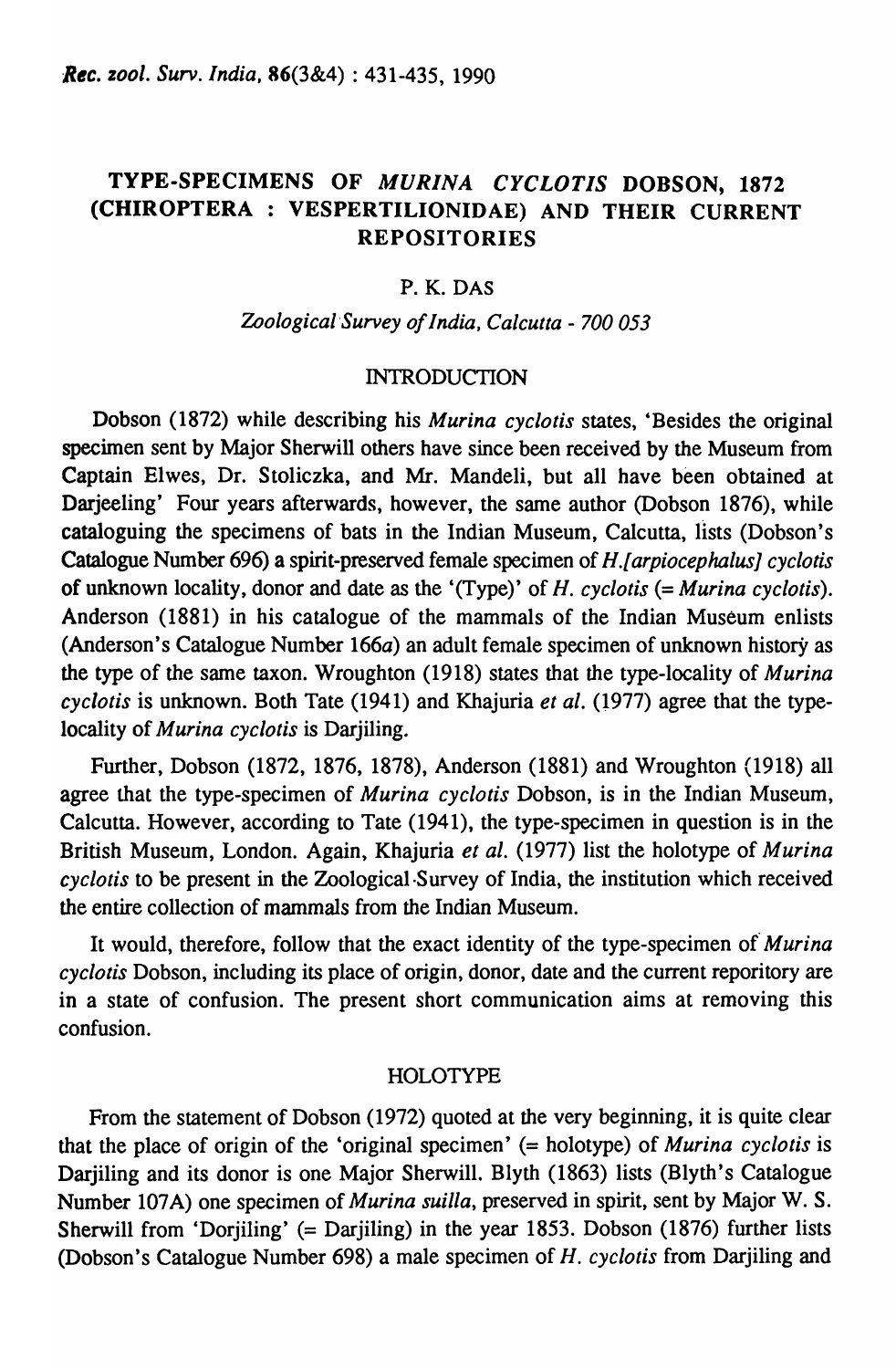mentions Major Sherwill as the donor, 1853 as the date, and states that this specimen is the same as Blyth's (1863) No. 107A. Thus, the particulars of this specimen as are available from Blyth (1863) and Dobson (1876), are as follows: a male specimen preserved in spirit, sent by Major W. S. Sherwill from DarjiIing, in the year 1853. These particulars are in conformity with the 'original specimen' of *Murina eyelotis* as given by Dobson (1872) in the original description. Contrary to these, Dobson (1876) puts no information under the columns 'How preserved' and 'Remarks' for this specimen where 'In spirit' and '(Type)' respectively would have been the legitimate entries. To make the situation worse, another specimen (Dobson's Catalogue Number 696, mentioned earlier), a female whose locality, date and donor are not known according to the author (but see below), has been listed as the type-specimen. This, obviously, is due either to printing error or to an error in the manuscript itself. The former possibility appears to be more acceptable, for one who has written that the typespecimen is from Darjiling and the donor is Major Sherwill (Dobson 1872) is not expected to express his ignorance as to the locality and donor of the same specimen only four years afterwards (Dobson 1876), especially when one refers the specimen in question to Blyth's Catalogue Number 107A against which further details of the donor, and the date are clearly mentiond. Furthermore, that there has been at least one major printing mistake (transposition of one manuscript page) in Dobson's (1876) 'Monograph of the Asiatic Chiroptera' ('Catalogue of specimens of the species of Chiroptera in the collection of the Indian Museum' forms the second part of the same book), has been detected by Dobson (1878, foot-note on page 280) himself.

The error mentioned above has been perpetuated by Anderson (1881) who states that an adult female specimen (Anderson's Catalogue Number 166a) of unknown history, is 'The type' of *H. eye[otis,* but also lists (Anderson's Catalogue Number *166e)* an adult male preserved in alcohol, Darjiling as the locality, Major Sherwill as the donor and 1853 as the date, and refers it to Blyth's Catalogue Number 107A. Wroughton (1918), following Anderson (1881), also gives the type-locality of *Murina cyclotis* as unknown. Khajuria et al. (1977) also consider the same specimen (166a, Zoological Survey of India Registration Number 15605) as the holotype of *Murina eyelotis* Dobson. According to these last-named authors, the type-locality is, however, Darjiling, but the donor and date of this specimen are not known.

From the foregoing discussion, it can be concluded that the specimen bearing Blyth's Catalogue Number 107A, Dobson's Catalogue Number 698 and Anderson's Catalogue Number 166c -an adult male sent from Darjiling in 1853, by Major W. S. Sherwill and preserved in spirit, is the holotype of *Murina eyelotis* Dobson, 1872, and not the specimen bearing Dobson's Catalogue Number 696, Anderson's Catalogue Number 166a and Zoological Survey of India Registration Number 15605 whose place of origin, donor and date are either totally (according to Dobson 1876 and Anderson 1881) or partially (according to Khajuria et al. 1977) unknown (but see below).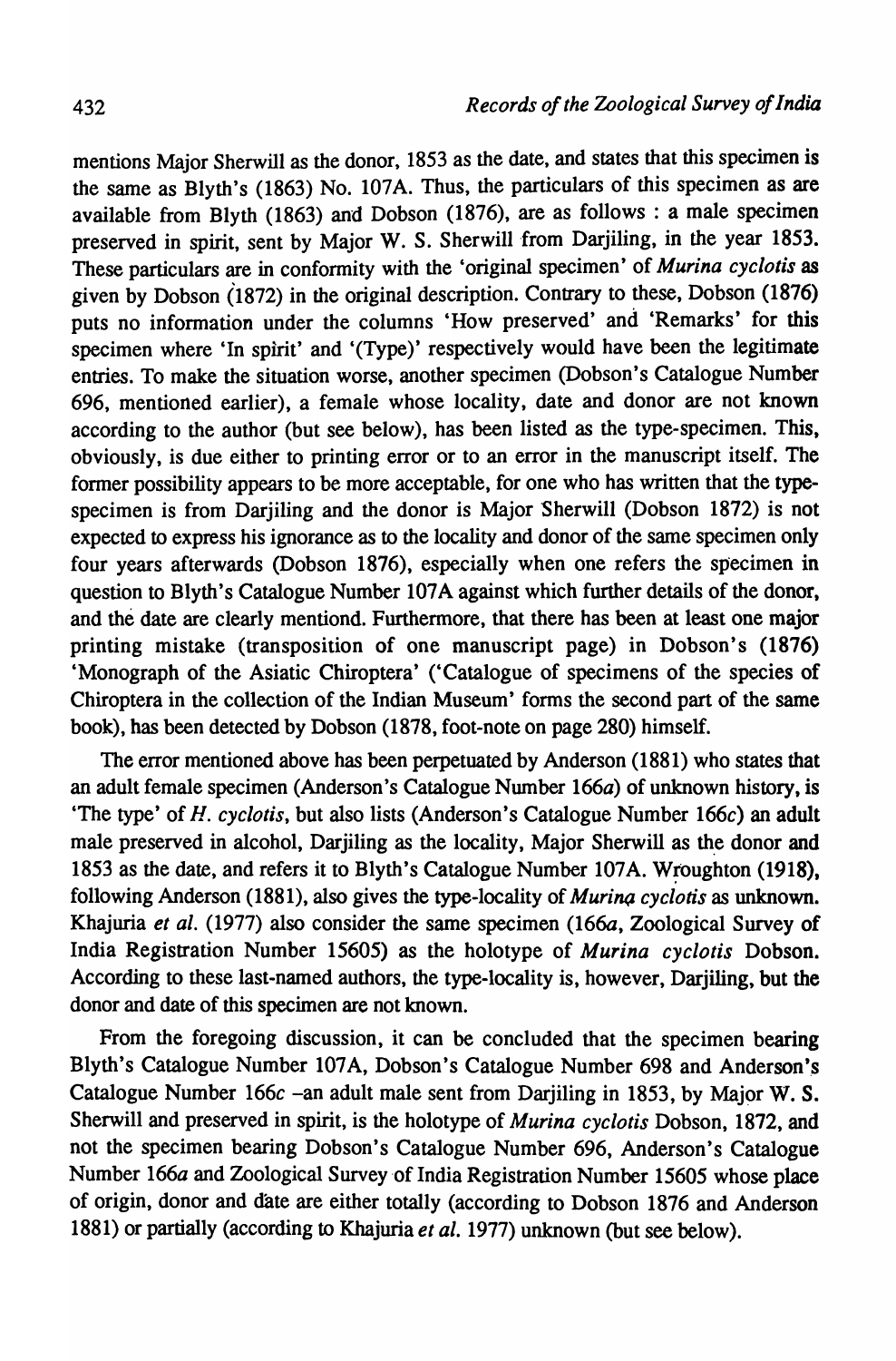## PARATYPES

Besides the 'original specimen' (= holotype) discussed above, Dobson (1872) had before him at least three other specimens of the same taxon from three different donors, *viz.,* Captain Elwes, Dr. Stoliczka and Mr. Mandelli\*, and all from Darjiling. No doubt these three specimens were also utilised by the author in describing *Murina eyelotis.*  These three specimens, therefore, are to be considered as the paratypes of *Murnia eyelotis* Dobson, 1872.

The particulars of these specimens (paratypes) are as follows *(vide* Dobson 1872, 1876; Anderson 1881; Khajuria *et al.* 1977) :-

(1) Dobson's Catalogue Number 696, Anderson's Catalogue Number 166a, Zoological Survey of India Registration Number 15605, adult female in spirit, Darjiling, Dr. F. Stoliczka or Mr. L. Mandelli, between 1863 and 1872.

(2) Dobson's Catalogue Number 697, Anderson's Catalogue Number 166b, adult unsexed, perfect skeleton prepared in 1872, Darjiling, Dr. F. Stoliczka or Mr. L. Mandelli, between 1863 and 1872.

(3) Dobson's Catalogue Number 699, Anderson's Catalogue Number 166d, adult unsexed, dried skin (mutilated specimen), Darjiling, Captain J. H. Elwes\*\*, 1870.

Since Blyth (1863) did not list these three specimens which were available at Dobson's (1872) disposal, the dates of these specimens would naturally be between 1863 and 1872. In fact, the date of the last specimen is 1870.

## TYPE-REPOS ITORIES

All the primary types (holotype and three paratypes) of *Murina eyelotis* Dobson were at the Indian Museum at least up to the year 1881 (Anderson 1881). These specimens were present at the same place possibly as late as 1907 when the typespecimens of bats of the Indian Museum were loaned out to the British Museum, London, for Knud Andersen's study (Hill 1987). It might have so happened that all the four type-specimens of *Murina eyelotis* (in fact, the entire collection of *Murina eyelotis*  at the Indian Museum at that time) were sent to London. The second possibility is  $-$  by judging from the data available with the specimens themselves at that time, the specimen donated by Major Sherwill was considered as 'the type' and only that specimen was sent to the British Museum.

In any case, the holotype of *Murina eyelotis* was never received back at the Indian Museum, but remained at the British Museum and was subsequently incorporated in the

<sup>•</sup>  Dobson (1872) gives the spelling as 'Mandeli'

<sup>••</sup>  Both Anderson (1881) and Sclater (1891) give 'H. J. Elwes' in their respective lists of donors and contributors, but Anderson (1881) while listing the specimen, gives the name as 'J. H. Elwes'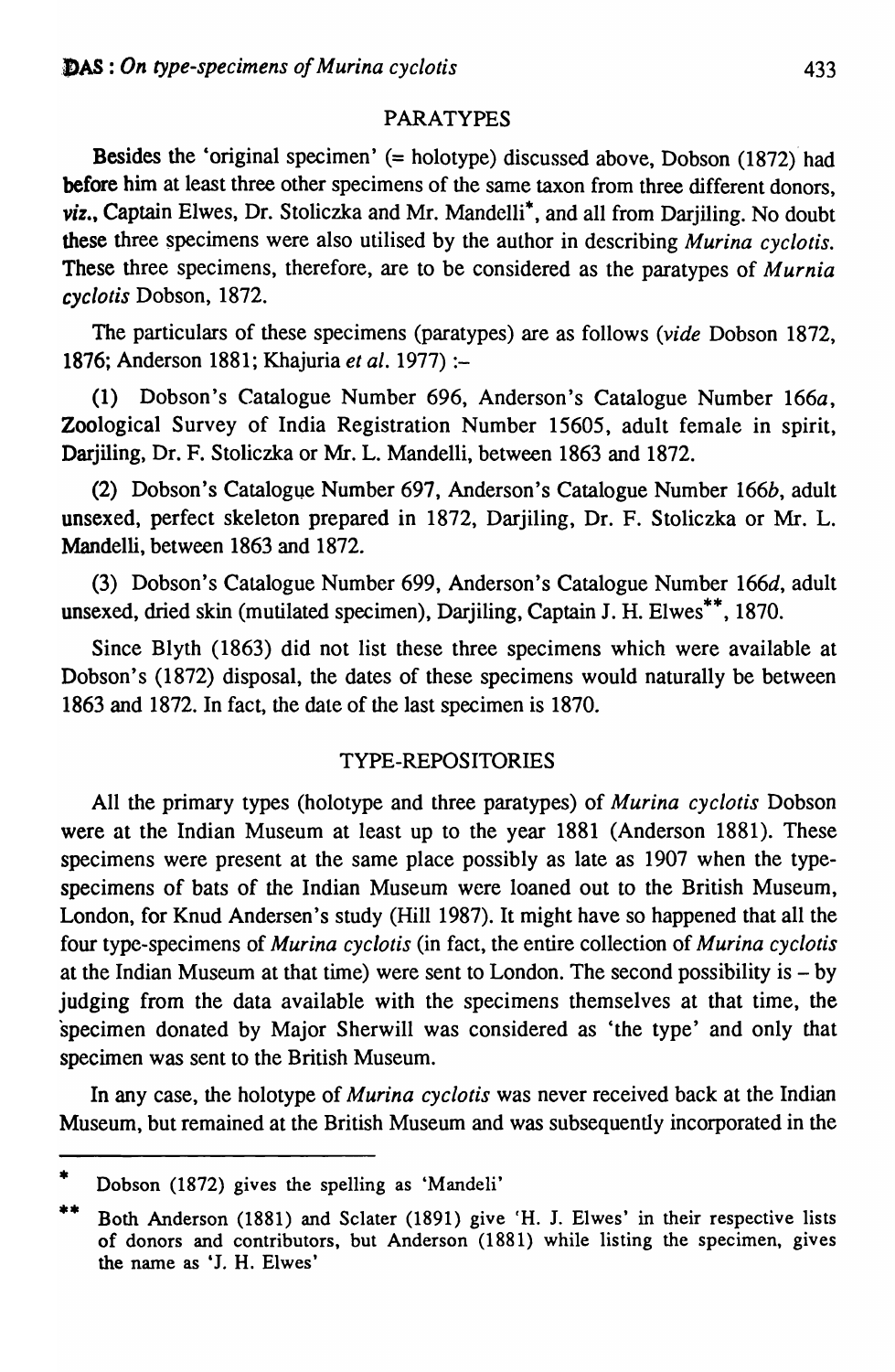collection of that museum, bearing Registration Number BM 9.4.4.4 (Tate 1941). Incidentally, Hill (1987) reports another case of retention of Chiropteran type-material of the Indian Museum at the British Museum and subsequent incorporation in the collection of that museum (one of the syntypes of *Rhinolophus yunanensis* Dobson, 1872, BM (NH) 9.4.4.3).

Of the three paratypes of *Murina eyelotis,* only one (Dobson's Catalogue Number 696, Anderson's Catalogue Number 166a, Zoological Survey of India Registration Number 15605, an adult female preserved in spirit, obtained at Darjiling and donated by Dr. F. Stoliczka or Mr. L. Mandelli, no definite date is available but surely any year between 1863 and 1872) is present in the National Zoological Collections of India housed in the Zoological survey of India, at the moment. The other two paratyeps, are not traceable in the: National Zoological Collections of India. If these two specimens are not present at the British Museum (Natural History), London, these are, in all probability, to be considered as lost.

The measurements (in millimetres) of the paratype of *Murina eyelotis* present in the National Zoological Collections of India, are given below :-

*External* : forearm 34.1; tail 32.5; ear 14.5; tragus 7.4; tibia 16.8; foot & claw 7.8.

*Cranial* : total length 16.4; condylobasal length 14.8; condylocanine length 14.2; mastoid width 7.4; cranial width 7.3; zygomatic width—; least inter-orbital width 4.2; canine width-; maxillary tooth-row 5.5; molar width 5.4; mandibular length 10.3; mandibular tooth-row 5.8.

## SUMMARY

It is eatablished in this paper that the specimen regarded as 'the type' by Dobson (1876), Anderson (1881) and Wroughton (1918), and as the 'holotype' of *Murina eyelotis* Dobson, 1872, by Khajuria *et al.* (1977), is not the holotype. One of the three other specimens listed by Dobson (1876) and Anderson (1881) has been shown to be the holotype of *Murina cyclotis*. The controversy regarding the place of origin, donor and the date of acquisition of the holotype has been settled. The three other specimens mentioned above have been shown to be the paratypes of *Murina eyelotis.* The current repository of the holotype of *Murina eyelotis* is the British Museum (Natural History), London, while the Zoological Survey of India maintains one of the three paratypes, the fate of the other two paratypes being not precisely known.

#### REFERENCES

Anderson, J. 1881. Catalogue of Mammalia in the Indian Museum, Calcutta. Pt. 1. Indian Museum, Calcutta.